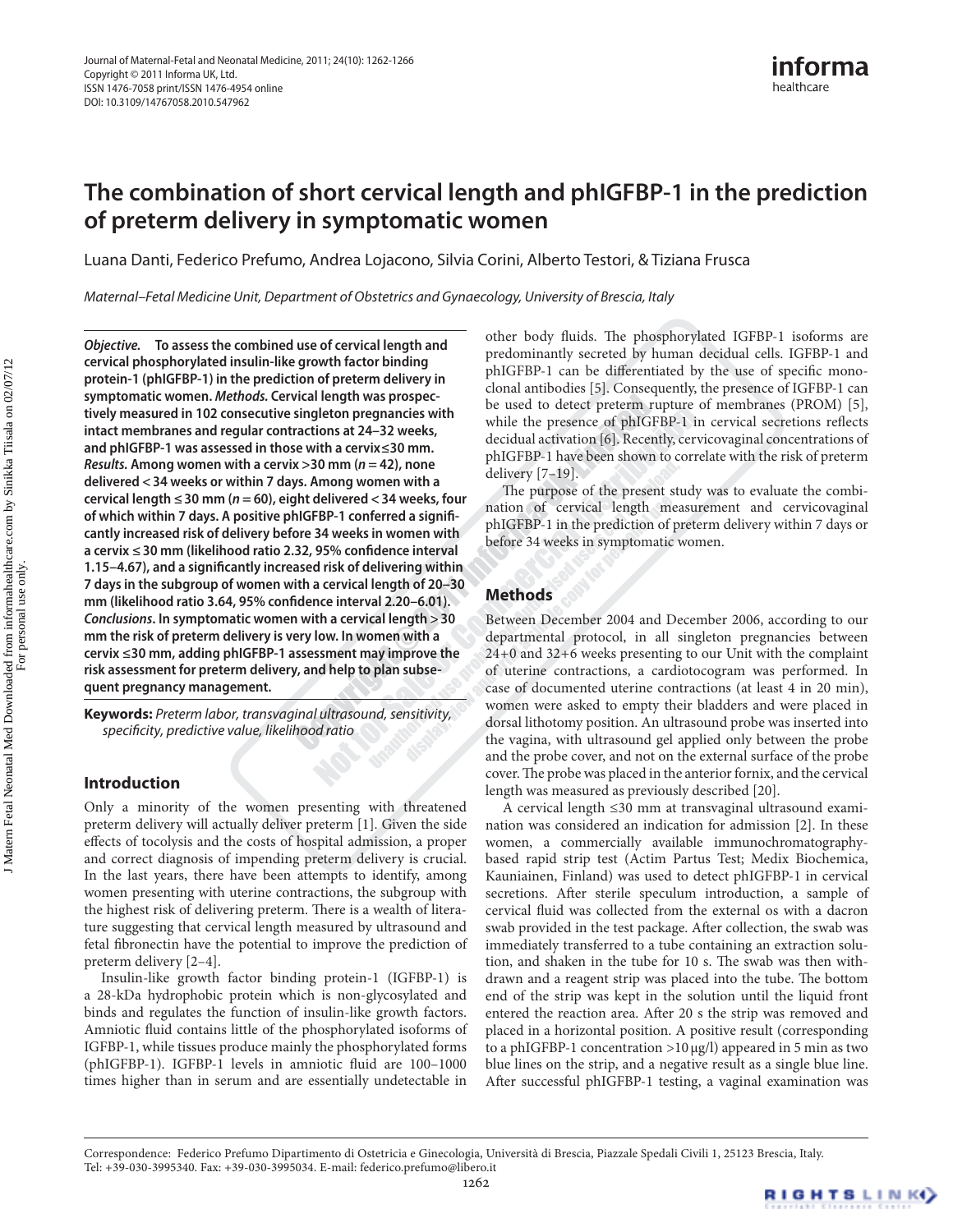performed. Exclusion criteria were: vaginal bleeding; ruptured membranes; cervical dilatation ≥3 cm; cervical cerclage; known uterine abnormalities; fetal abnormalities; and other pregnancy complications (placenta praevia, abruptio placentae, fetal growth restriction, and pre-eclampsia). All women gave their written informed consent, and the study was approved by the local Ethical Committee. The managing clinician was aware of cervical length measurements, but blinded to phIGFBP-1 results. The decision to use corticosteroids and tocolysis, as well as maternal and fetal outcomes were recorded in the clinical notes, and reviewed by an observer blinded to phIGFBP-1 results.

Enrolled women were arbitrarily divided in two further groups according to their cervical length measurement: 20–30 mm and less than 20 mm. Variables are described as median (interquartile range) or as percentages. For inter-group comparisons, the Mann–Whitney test,  $\chi^2$  test, and Fisher's exact test were used, as appropriate. Positive and negative likelihood ratio, sensitivity, specificity, positive and negative predictive values of cervical length measurement, and phIGFBP-1 for delivery within 7 days from assessment and for delivery before 34 completed weeks of gestation were calculated. The results of cervical length measurement and phIGFBP-1 were compared using a 2×2 frequency table and Cohen's κ coefficient [\[21](#page-4-5)]. Survival tables were generated, and the log rank test for Kaplan–Meier curves applied. Based on the data by Lembet et al. [[10\]](#page-4-6), we assumed that a positive phIGFBP-1 test would have at least 90% sensitivity for preterm delivery within 7 days in symptomatic women. Assuming that at least 15% of symptomatic women with a cervical length ≤30 mm would deliver within 7 days [[22\]](#page-4-7), we calculated that 58 women would need to be enrolled to estimate sensitivity and specificity with a 95% confidence interval no larger than 20% [\[23](#page-4-8)]. As from previous local unpublished data women with cervical length ≤30 mm were 60% of all women with threatened preterm labor, we planned to enroll 97 women for this study. All calculations were performed using the SPSS statistical package (release 16, SPSS Inc., Chicago, IL).

## **Results**

Out of 102 women with threatened preterm labor observed during the study period, 42 presented with a cervical length>30 mm, and 60 with a cervical length ≤30 mm. The demographic and clinical characteristics of the two groups are shown in Table I. Among women with a cervical length>30 mm, none delivered before 34 weeks, and only two delivered preterm at 36+4 and 36+5 weeks, respectively, 41 and 37 days after the evaluation.

In the group of women with a cervical length ≤30 mm, 21 delivered preterm, and 8 before 34 completed weeks of gestation. phIGFBP-1 was positive in 19 women (32%) and negative in 41 (68%). Table II shows the demographic and clinical characteristics of women with a cervical length ≤30 mm according to phIGFBP-1 test results. Cases with a positive phIGFBP-1 had a significantly shorter length of gestation, assessment to delivery interval, lower birth weight, and higher rate of delivery<37 weeks, with a trend for a higher proportion of cases delivered<34 weeks. Cervical length was 20–30 mm in 41 cases, and less 20 than mm in 19 women. Results of phIGFBP-1 and cervical assessment are compared in Table III. Disagreement between the two tests was observed in 24 cases (40%), with a Cohen's κ coefficient of 0.08 (95% confidence interval, −0.21 to 0.36).

[Figure 1](#page-2-0) shows the assessment to delivery interval curves according to phIGFBP-1 results in cases with cervical length of 20–30 mm (panel A) and in those with cervical length <20 mm (panel B). The difference between the curves was statistically significant in the 20–30 mm group ( $p = 0.03$ ) but not in the  $\langle 20 \text{ mm}$  group ( $p = 0.25$ ). The positive and negative likelihood ratio, sensitivity, specificity, positive, and negative predictive values of cervical length measurement and phIGFBP-1 for different pregnancy outcomes in women with a cervical length ≤30 mm are shown in Tables IV and V. A positive phIGFBP-1 confers a significantly increased risk of delivery before 34 weeks independent of cervical length, and a significantly increased risk of delivering within 7 days in the subgroup with a cervical length of 20–30 mm.

## **Discussion**

In a consecutive series of women with threatened preterm labor, we demonstrated that assessment of cervical length identifies a higher risk for preterm birth within 7 days, and before 34 weeks of gestation. The combination of phIGFBP-1 and cervical length might provide a better identification of women in labor.

In women presenting an acute risk of preterm delivery, tocolysis, steroids, and *in utero* transfer to a center with neonatal intensive care are recommended [[24](#page-4-9)]. This involves unnecessary treatment and complex management in a relevant number of symptomatic

Table I. Demographic and clinical characteristics of women with a cervical length ≤30 mm (*n* = 60) and>30 mm (*n* = 42).

|                                        | Table 1. Demographic and emilical enaracteristics of women with a cervical length 250 mm ( $n = 00$ ) and 50 mm ( $n = 42$ ). |                       |         |
|----------------------------------------|-------------------------------------------------------------------------------------------------------------------------------|-----------------------|---------|
|                                        | Cervical length $\leq$ 30 mm                                                                                                  | Cervical length>30 mm | p       |
| Maternal age (years)                   | $31(28-34)$                                                                                                                   | $34(30-37)$           | 0.009   |
| Nulliparous                            | 38 (63%)                                                                                                                      | 26(62%)               | 0.88    |
| Gestational age at assessment (weeks)  | $30.0(28.7-31.4)$                                                                                                             | $28.9(26.6-30.9)$     | 0.15    |
| Cervical length (mm)                   | $23(18-27)$                                                                                                                   | $37(34-40)$           | < 0.001 |
| Corticosteroids                        | 28 (47%)                                                                                                                      | $4(10\%)$             | < 0.001 |
| Tocolysis                              | 22 (37%)                                                                                                                      | 5(12%)                | 0.005   |
| Gestational age at delivery (weeks)    | $38.0(36.3-39.3)$                                                                                                             | $39.6(38.6 - 40.0)$   | < 0.001 |
| Delivery <37 weeks                     | 21 (35%)                                                                                                                      | 2(5%)                 | < 0.001 |
| Delivery <34 weeks                     | 8 (13%)                                                                                                                       | $0(0\%)$              | 0.02    |
| Delivery within 7 days                 | 4(7%)                                                                                                                         | $0(0\%)$              | 0.23    |
| Assessment to delivery interval (days) | $55(34-74)$                                                                                                                   | $76(56-87)$           | < 0.001 |
| Male fetus                             | 36 (60%)                                                                                                                      | 19 (45%)              | 0.14    |
| Birth weight $(g)$                     | 2960 (2458-3388)                                                                                                              | 3145 (2855-3572)      | 0.02    |
| Admission to NICU                      | 15 (25%)                                                                                                                      | $1(2\%)$              | 0.002   |

Values are given as median (interquartile range) or number (%).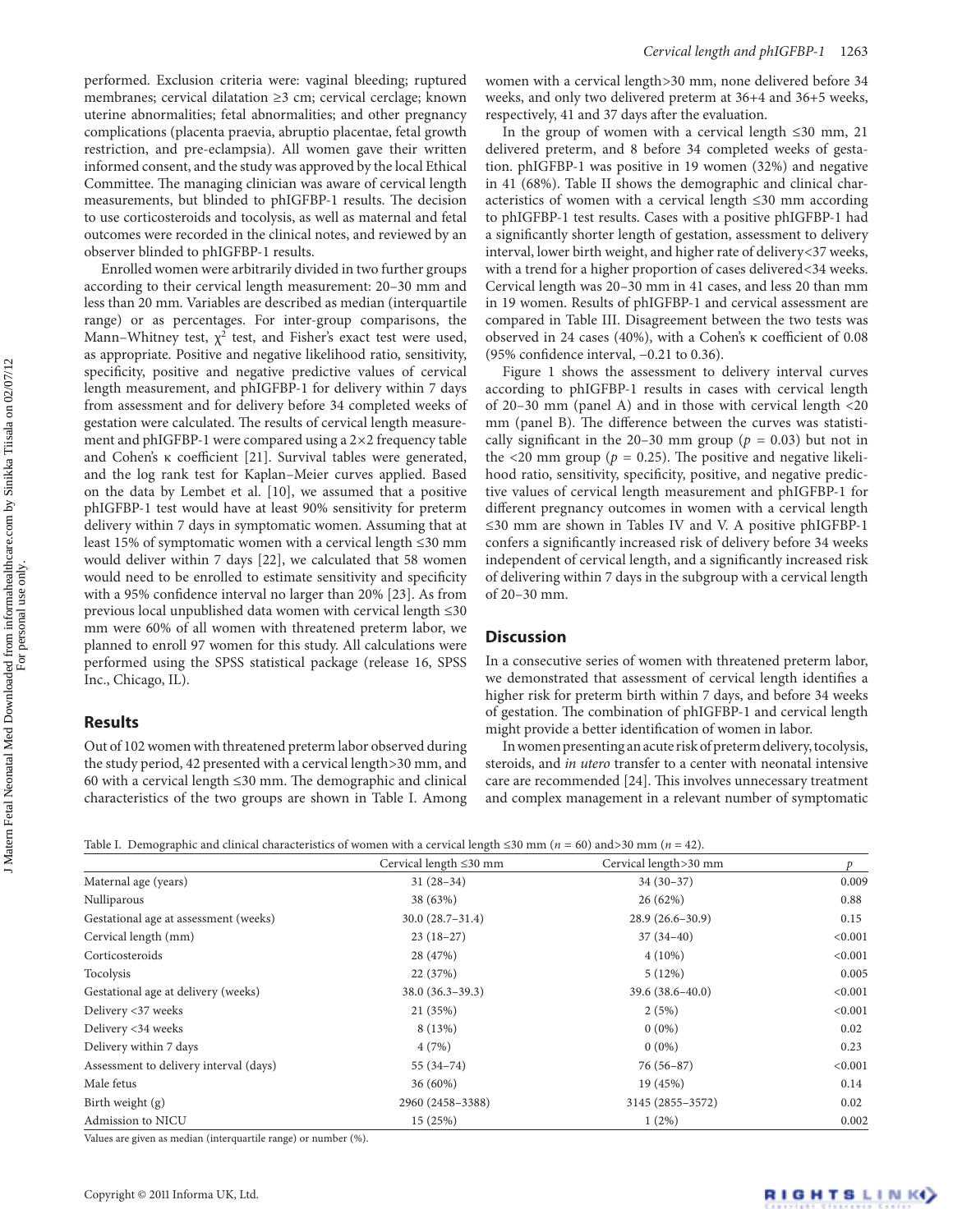Table II. Demographic and clinical characteristics of women with a cervical length ≤30 mm according to phIGFBP-1 test results.

|                                        | Positive phIGFBP-1 $(n = 19)$ | Negative phIGFBP-1 $(n=41)$ | Þ     |
|----------------------------------------|-------------------------------|-----------------------------|-------|
| Maternal age (years)                   | $26(29-33)$                   | $32(29-35)$                 | 0.16  |
| Nulliparous                            | 13 (68%)                      | 25(61%)                     | 0.58  |
| Gestational age at assessment (weeks)  | $30.0(28.7-32.3)$             | $29.9(28.4-31.3)$           | 0.53  |
| Cervical length (mm)                   | $22(15-26)$                   | $24(19-27)$                 | 0.27  |
| Corticosteroids                        | 14 (74%)                      | 14 (34%)                    | 0.004 |
| Tocolysis                              | 11 (58%)                      | 11 (27%)                    | 0.02  |
| Gestational age at delivery (weeks)    | $36.3(34.0-38.3)$             | $38.3(37.1-39.5)$           | 0.005 |
| Delivery <37 weeks                     | 12 (63%)                      | 9(22%)                      | 0.002 |
| Delivery <34 weeks                     | 5(26%)                        | 3(7%)                       | 0.11  |
| Delivery within 7 days                 | $2(11\%)$                     | 2(5%)                       | 0.75  |
| Assessment to delivery interval (days) | $39(21-65)$                   | $59(43-76)$                 | 0.02  |
| Male fetus                             | 11(58%)                       | 25(61%)                     | 0.82  |
| Birth weight $(g)$                     | 2450 (2230-3200)              | 3130 (2595-3420)            | 0.04  |
| Admission to NICU                      | 7(37%)                        | 8(20%)                      | 0.15  |

Table III. Comparison between phIGFBP-1 and cervical length assessment in 60 symptomatic women with a cervical length≤30 mm.

| phIGFBP-1 |           | Cervical length |       |  |
|-----------|-----------|-----------------|-------|--|
|           | $<$ 20 mm | $20 - 30$ mm    | Total |  |
| Positive  |           | 12              | 19    |  |
| Negative  | 12        | 29              | 41    |  |
| Total     | 19        | 41              | 60    |  |

women who eventually will not deliver preterm. Therefore, there is a need for assessment tools to reliably identify cases who are at highest risk of early delivery, and those who are not and can avoid treatment. Cervical length measurement by transvaginal ultrasound and assessment of fibronectin in cervical secretion are the most extensively studied prognostic factors in cases of threatened preterm delivery [[25\]](#page-4-10). Cervicovaginal fibronectin is estimated to have a positive and negative likelihood ratio of 4.10 and 0.35, respectively, in the prediction of delivery within 7–10 days, while the same values for a cervical length measurement of 15 mm are 8.61 and 0.03 [[25](#page-4-10)]. However, given the clinical significance of the risk of a false negative diagnosis, i.e. the risk of not appropriately treating a pregnancy which is going to deliver within a few days, there have been various attempts to combine cervical length and fibronectin assessment in a single or two-step test, with discordant results [[2](#page-4-4)[,2](#page-4-11)[6–30](#page-4-12)]. phIGFBP-1 appears to have a similar accuracy to fibronectin, with a positive and negative likelihood ratio of 3.29 and 0.20, respectively, in the prediction of delivery within 7 days, a positive and negative likelihood ratio of 2.53 and 0.32, respectively, in the prediction of delivery within 48 hours [\[25](#page-4-10)]. As well as fibronectin, phIGFBP-1 is commercially available as a bed-side test, and is approximately 50% cheaper.

Some recent studies evaluated a combination of cervical length and phIGFBP-1 in the prediction of preterm delivery in symptomatic women. Eroglu et al. [\[15](#page-4-13)] assessed 51 cases between 24 and 35 weeks of gestation. These authors reported an increase in specificity and positive predictive value by combining phIGFBP-1 with cervical length. However, the sensitivity reported for phIGFBP-1 alone (>80%) was similar to that described by the same and other groups [\[10](#page-4-6),[11,](#page-4-14)[17](#page-4-15)], but appreciably higher than what was reported by others [\[8](#page-4-16)[,16](#page-4-17)] and found in our series. This variability may be explained by the small absolute number of events in each study, as well by differences in case selection criteria. Paternoster et al. [[18\]](#page-4-18) studied 210 women with a singleton pregnancy with documented





<span id="page-2-0"></span>Figure 1. Assessment to delivery interval Kaplan–Meier curves according to phIGFBP-1 results in cases with cervical length of 20–30 mm (panel A) and in those with cervical length<20 mm (panel B). The difference between the curves was statistically significant in the 20–30 mm group (*p*=0.03) but not in the <20 mm group ( $p=0.25$ ).

uterine contractions and intact membranes between 24 and 34 weeks' gestation. They found that a cervical length of<26 mm and a positive phIGFBP-1 have an odds ratio of 16 and 9 for preterm delivery before 37 weeks, respectively. Rahkonen et al. [[19](#page-4-19)] examined 246 symptomatic women between 22 and 34 weeks of gestation, among which 10 (4.1%) delivered before 34 weeks. They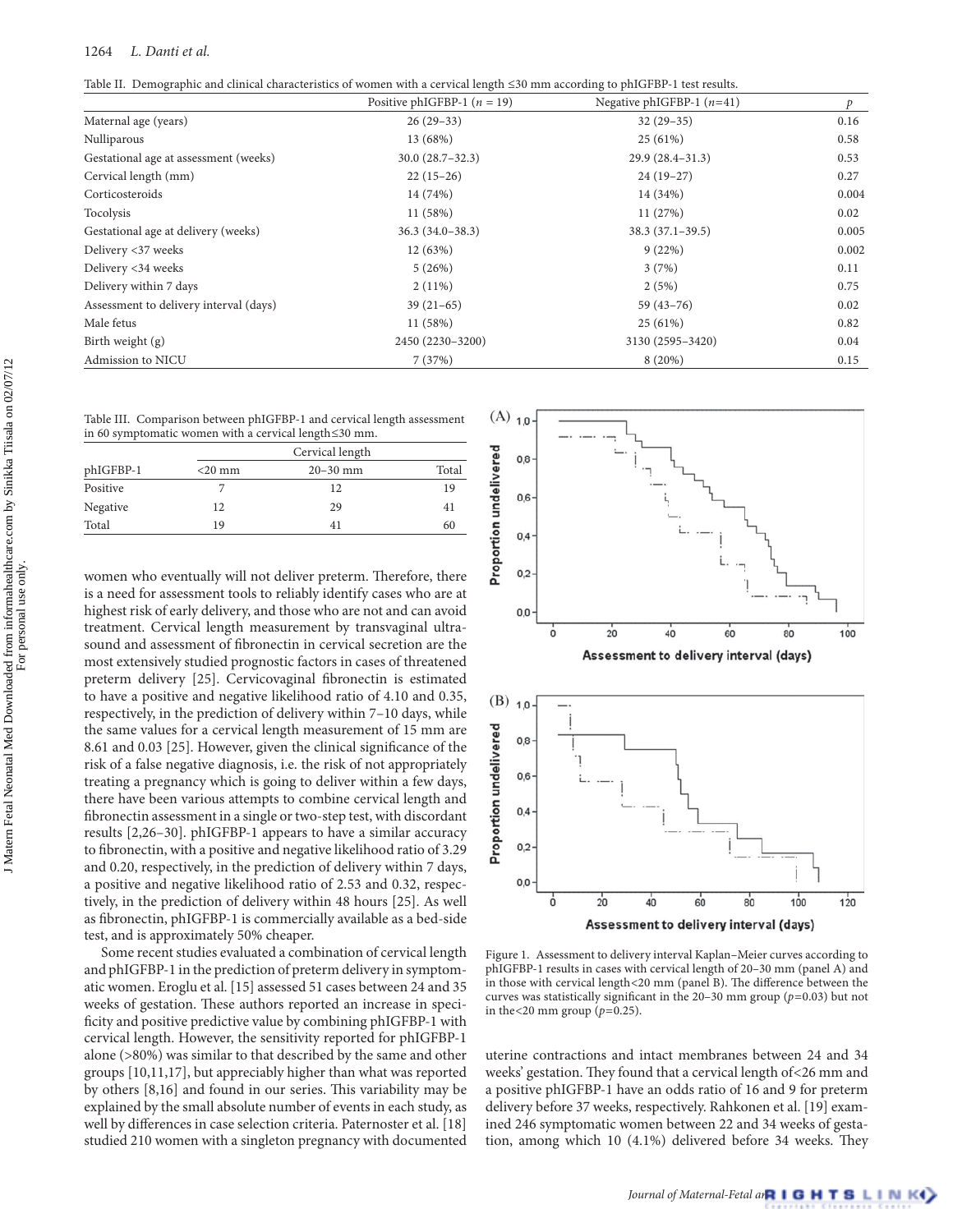Table IV. Positive (LR+) and negative (LR−) likelihood ratio, sensitivity, specificity, positive predictive value and negative predictive value of phIGFBP-1 for delivery within 7 days in 60 symptomatic women with a cervical length  $\leq$ 30 mm.

| $\sim$                                        | $\cdots$<br>Cervical length≤30 mm | Cervical length 20-30 mm | Cervical length<20 mm |
|-----------------------------------------------|-----------------------------------|--------------------------|-----------------------|
| Delivery within 7 days $(n)$                  | 4/60                              | 1/41                     | 3/19                  |
| Positive phIGFBP/delivery within 7 days $(n)$ | 2/4                               | 1/1                      | 1/3                   |
| phIGFBP-1 LR+                                 | $1.65(0.57-4.74)$                 | $3.64(2.20-6.01)$        | $0.89(0.16-4.97)$     |
| phIGFBP-1 LR-                                 | $0.72(0.27-1.94)$                 | $\Omega$                 | $1.07(0.44 - 2.59)$   |
| Sensitivity                                   | 50% (7-93%)                       | $100\%$ (2-100%)         | $33\%$ (1-91%)        |
| Specificity                                   | 70% (56-81%)                      | 73% (56-85%)             | $63\%$ $(35-85\%)$    |
| Positive predictive value                     | $11\% (1-33\%)$                   | $8\%$ (0-38%)            | $14\%$ (0-58%)        |
| Negative predictive value                     | 95% (83-99%)                      | 100% (91-100%)           | 83% (52-98%)          |

Values are given with 95% confidence interval.

Results of phIGFBP-1 testing are also reported for cases with cervical length between 20 and 30 mm and<20 mm.

Table V. Positive (LR+) and negative (LR−) likelihood ratio, sensitivity, specificity, positive predictive value and negative predictive value of phIGFBP-1 for delivery before 34 weeks in 60 symptomatic women with a cervical length≤30 mm.

|                                                 | Cervical length≤30 mm | Cervical length 20-30 mm | Cervical length<20 mm |
|-------------------------------------------------|-----------------------|--------------------------|-----------------------|
| Delivery before 34 weeks $(n)$                  | 8/60                  | 3/41                     | 5/19                  |
| Positive phIGFBP/delivery before 34 weeks $(n)$ | 5/8                   | 2/3                      | 3/5                   |
| phIGFBP-1 LR+                                   | $2.32(1.15-4.67)$     | $2.53(0.97-6.62)$        | $2.10(0.70 - 6.28)$   |
| phIGFBP-1 LR-                                   | $0.51(0.21-1.27)$     | $0.45(0.09-2.27)$        | $0.56(0.18-1.72)$     |
| Sensitivity                                     | 63% (24-91%)          | $67\%$ (9-99%)           | $60\%$ (15-95%)       |
| Specificity                                     | 73% (59-84%)          | 74% (57-87%)             | 71% (42-92%)          |
| Positive predictive value                       | $26\%$ (9-51%)        | $17\%$ (2-48%)           | $43\%$ (10-82%)       |
| Negative predictive value                       | 93% (80-98%)          | 97% (82-100%)            | 83% (52-98%)          |

Values are given with 95% confidence interval.

Results of phIGFBP-1 testing are also reported for cases with cervical length between 20 and 30 mm and<20 mm.

found that a short cervix (<25 mm), a positive phIGFBP-1 test, and a combination of both were associated with preterm delivery ≤34 weeks or within 14 days ( $p$ <0.01). The negative predictive values for delivery ≤34 weeks were 97.4, 97.6, and 97.1, respectively, and within 14 days 98.7, 99.0, and 98.3, respectively.

Our study concentrated on the most clinically relevant forms of preterm delivery, i.e. those deliveries taking place within 7 days from presentation or before 34 weeks. We confirmed that the majority of pregnant women presenting with threatened preterm labor potentially undergoes unnecessary treatment as only 21% and 8% will deliver before 37 and 34 weeks, respectively, and very few will delivery within 7 days (4%). Although our results should be interpreted with caution due to the small absolute number of cases, we confirmed that a cervical length measurement>30 mm in symtpomatic women identifies a low-risk subgroup, as all these women will deliver at or very near to term, and none will deliver before 34 weeks or within 7 days (Table I). It is unlikely that the additional costs of phIGFBP-1 assay, tocolysis, or admission for observation are justified in this subgroup.

On the contrary, the assessment of phIGFBP-1 in women with threatened preterm delivery and a cervical length ≤30 mm has a low positive predictive value but a high negative predictive value for delivery within 7 days and before 34 weeks. Therefore, the use of the test may be useful to further stratify risk in the group with cervical length 20–30 mm, where ultrasound alone has a low specificity. Negative phIGFBP-1 may identify low-risk cases that can be discharged at home. In the group with a cervix<20 mm, the combination of phIGFBP-1 increases the false negative rate, so we would still recommend admitting and treating these patients. However, since the risk of delivering before 34 weeks is still lower with a negative phIGFBP-1 test as compared to a positive one (25% *vs* 14%), in phIGFBP-1 negative cases an earlier discharge from hospital may be offered (Table V).

Attention was paid to avoid any bias in phIGFBP-1 results related to the sampling methodology. The cervical rather than vaginal approach was chosen, as it was likely to provide more robust results as recently demonstrated [\[31](#page-4-20)]. No ultrasound gel was used on the probe cover for the transvaginal ultrasound examination, and all digital cervical examinations were performed after sampling for phIGFBP-1, as their effect on testing results is unclear. Vaginal bleeding, which may give false positive results, was a criterion for patient exclusion [[31\]](#page-4-20).

In our study, we also evaluated the degree of agreement between cervical length measurement and phIGFBP-1 by calculating Cohen's κ coefficient. This coefficient can vary between –1 and 1. Negative κ values express a negative association between two test results, while the theoretical maximum value of 1 is observed with perfect agreement. If the κ value is <0.6, the agreement can be regarded as poor [[21,](#page-4-5)[32](#page-4-21)]. We found a very low value of κ (0.08), suggesting that cervical length and phIGFBP-1 may reflect different pathways leading to the syndrome of preterm delivery. This might explain the different performance of the two tests, and justifies attempts to combine them.

The present study has several limitations. As the original assumptions obtained from the literature on phIGFBP-1 sensitivity and prevalence of preterm labor for cervical length<30 mm overestimated the findings in our population, the final sample size was underpowered, and the calculated confidence intervals for the performance parameters of each combination of phIGFBP-1 and cervical length were wide. In this study, the managing clinician was aware of cervical length measurements, but blinded to phIGFBP-1 results. This is likely to have affected the decision to use